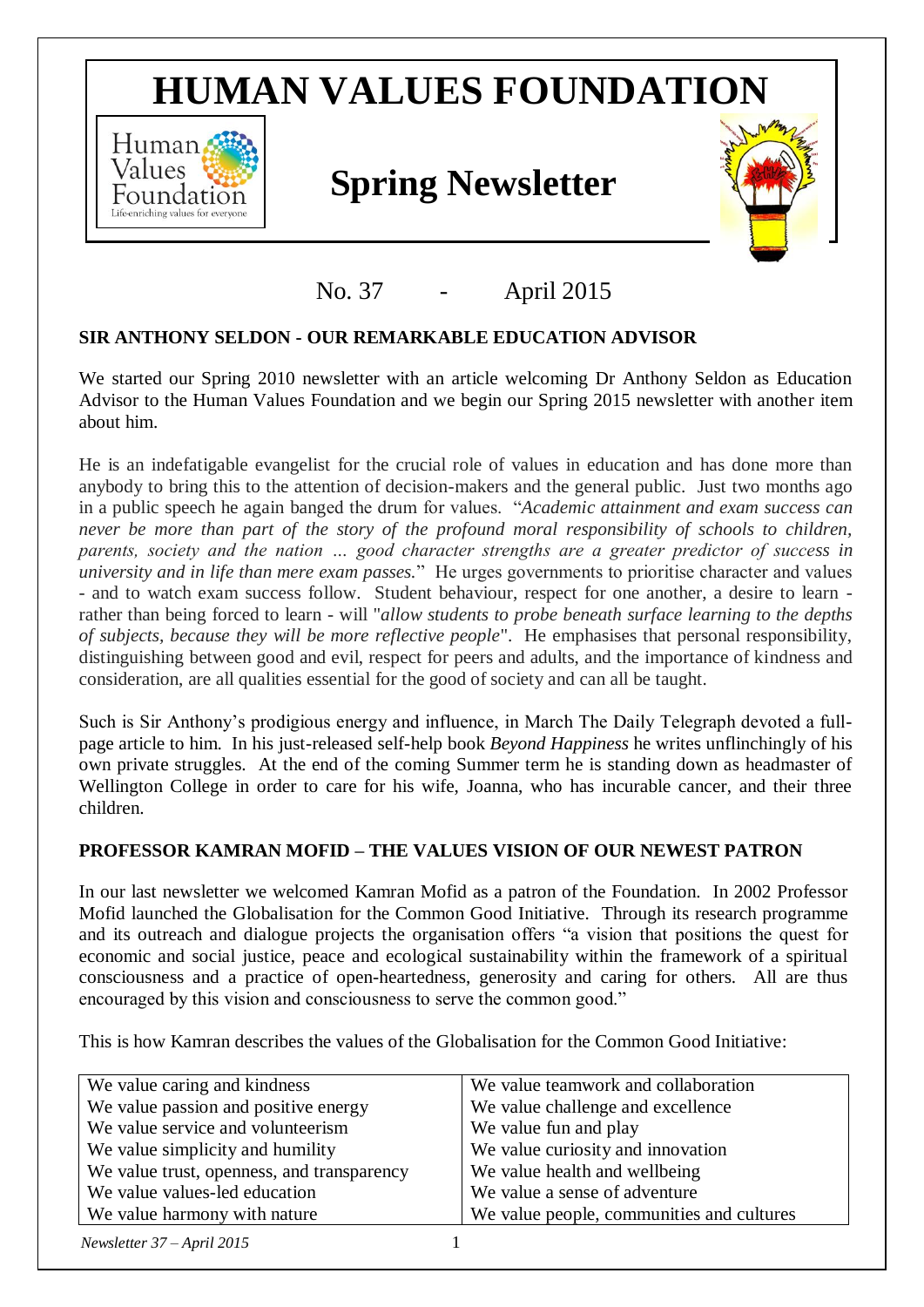We value non-violent conflict resolution We value interfaith, inter-civilisational and inter-generational dialogue

We value friendship, cooperation and responsibility.

What a list!

#### **ACQUIRING KNOWLEDGE IS ONLY HALF THE EQUATION**

In today's increasingly secular world, our endeavours make even more sense because, ever since June Auton set up the Human Values Foundation in August 1995 to enable children to develop a fluency in values, the scientific understanding of human development has skyrocketed. A paradigm shift is taking place in how our children are educated. Scientists are making it ever clearer that a child's acquisition and use of knowledge through a process of "cognitive development" is only 50% of the education equation. As June Auton knew from her own teaching experiences, the other most critical half is social and emotional development.

Research is confirming that developing the social and emotional intelligence of school-aged children not only improves their academic achievement but also their emotional wellbeing. This goes to the heart of our mission as the national charity committed to developing, promoting and encouraging an informed, values-based, 21<sup>st</sup>-century education process, benefitting particularly the lives and wellbeing of young people, teachers and those who look after children – and ultimately society as a whole.

To this end we are providing universal resources that foster lasting, life-enriching values, which contribute to a modern, whole-person, integrated, ethical, moral, emotional, social and spiritual education, laying the foundations that enable all young people to fulfil their potential both during their school careers and for years to come.

#### **What inspectors notice in schools with our Education in Human Values ("EHV") programme**

In November 2014 the Department for Education issued new guidance on the requirement placed on schools to promote the spiritual, moral, social and cultural (SMSC) development of their pupils as an integral part of their broad and balanced school curricula. Through their provision of SMSC, schools must now also actively promote the so-called fundamental British values of democracy, the rule of law, individual liberty, and mutual respect and tolerance of those with different faiths and beliefs.

School leaders have been commenting to us about how our programmes give their pupils a solid foundation of values and are now a tremendous help with making consideration of these "British values" so much more meaningful.

Here are some typical comments from 2014 Ofsted inspectors' reports on schools with "EHV".

*"The range of subjects taught and the way that they link together have helped to improve pupils' motivation and learning. Activities such as studies of different faiths help to broaden pupils' understanding of others. Aspects of pupils' spiritual, moral, social and cultural development are skilfully woven into lessons and assemblies."*

*"The provision for the spiritual, moral, social and cultural development of pupils is exemplary. Pupils pride themselves on how they reflect the school's ethos and values. As one said, "Everyone is everybody's friend; we all have our own talents and we all respect one another." Attention to these values is also shown in the Peace garden, where pupils have a chance to talk quietly with friends and reflect."*

*"The social, moral, spiritual and cultural development of pupils is a core part of the school's curriculum and the importance the school gives to it is evident in the good behaviour and attitudes shown by the vast majority of pupils."... "Pupils have positive attitudes to their learning. Teachers*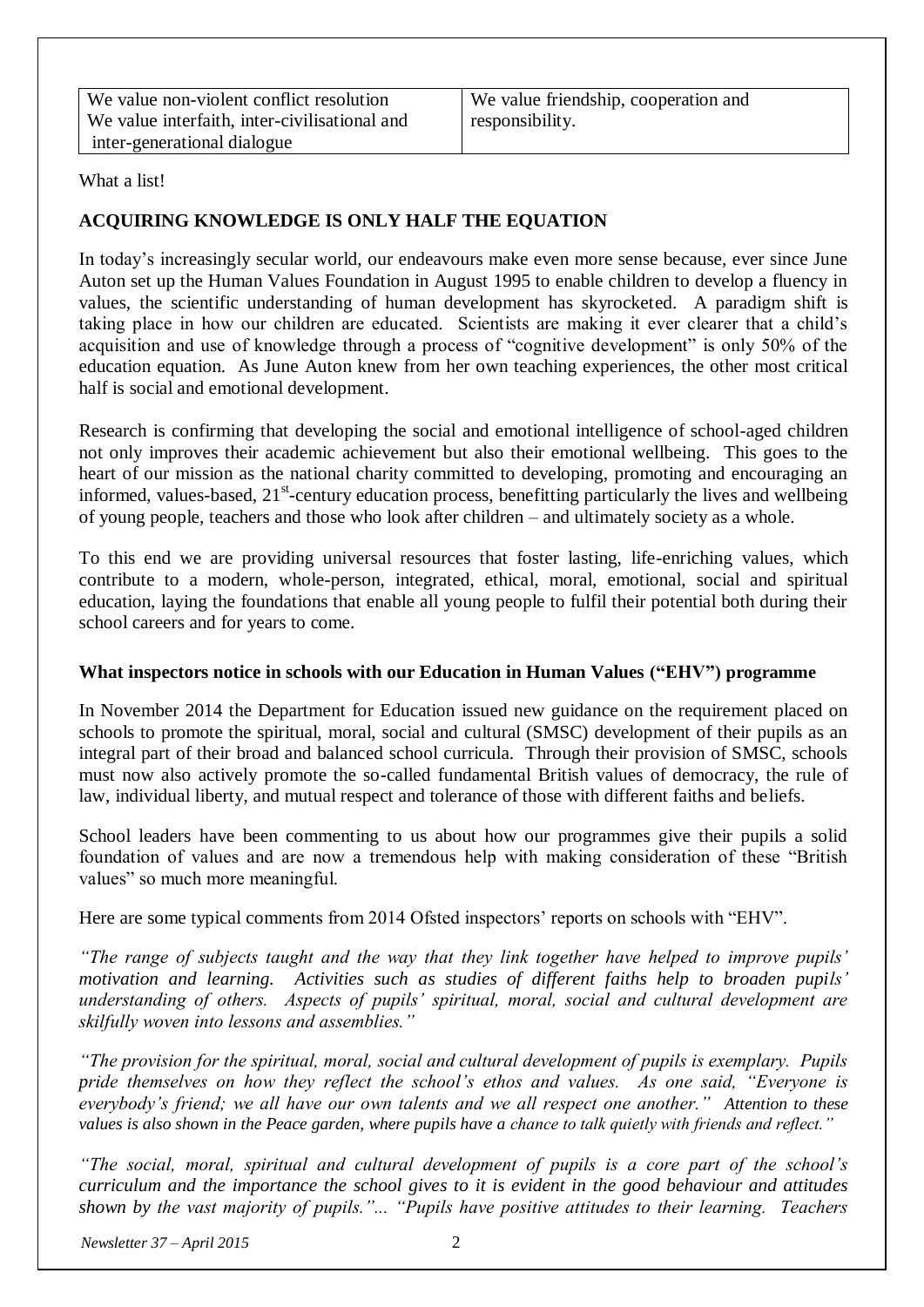*plan activities which are stimulating. Pupils are highly motivated to try their best. They are effectively engaged in their learning."*

*"The school provides pupils with an interesting range of subjects, topics and experiences which contribute very strongly to their spiritual, moral, social and cultural development."*

*"The school is valued by the parents. They appreciate how well the school supports pupils' spiritual, moral, social and cultural development."*

#### **Growing numbers of school leaders are planning to use their EHV resources more extensively**

Although not part of the core National Curriculum, generally teachers recognise the importance of including pupils' Personal, Social, Health and Economic (PSHE) education in their schemes of work and many express delight with the content of our resources not only for their PSHE lessons but also as they teach subjects such as Citizenship; Rights and Responsibilities; Sex and Relationships Education; and cover issues such as bullying, being safe and using the internet and mobiles, etc.

Here are some recent comments from teachers using our EHV materials.

*"The programme is certainly making a positive contribution to pupils' thoughts about values and their place in society as responsible citizens, which is at the heart of our school's values and ethos."*

*"The children love the songs!"*

*"The programme certainly motivates the children's behaviour and makes them think about each other and how to behave in society."* 

*"We are using the education in human values programme and it has been most valuable in introducing a whole-school set of values to all our pupils and it's also used apart from PSHE class sessions – in counselling sessions and in social skills groups with a number of pupils."*

*"Thank you for the programme. We have been using it for our PSHE and our mentors have found the programme very useful with our children. Thank you to the sponsors for their kindness; we hope this will give our children a good, solid start with life's problems."*

*"We have chosen to use the EHV in assemblies and certainly for the staff it has had a real impact on the significance of values and the reflection element has helped staff to feel more positive."* 

And here are some comments from children themselves:

*"The stories are good because there is always an opportunity for questions and we have the chance to talk to each other about the moral of the story or if we would do something different."* 

*"I like the time for reflection. Mrs H creates a picture so we can choose to close our eyes and focus on what she is saying or look at the picture. It makes me feel calmer."* 

**Each £100 donated to sponsor a copy of EDUCATION IN HUMAN VALUES** in a nursery, primary or junior school creates a win-win-win situation. Teachers are under pressure and short of high quality resources suitable for values, social and emotional education so they are enormously grateful for our time-saving "fantastic" programme and, in view of the lack of values education training opportunities, the expertise we offer them. Donors can be sure that their gifts will be used to make the educational experience of at least 200 children fun, enriching, purposeful and effective. The Human Values Foundation moves a step closer to achieving its objective of advancing the quality of education and expanding the breadth and depth of the positive impacts we are making on the learning, wellbeing and lives of children, teachers, parents, carers and ultimately society as a whole.

*Newsletter 37 – April 2015* 3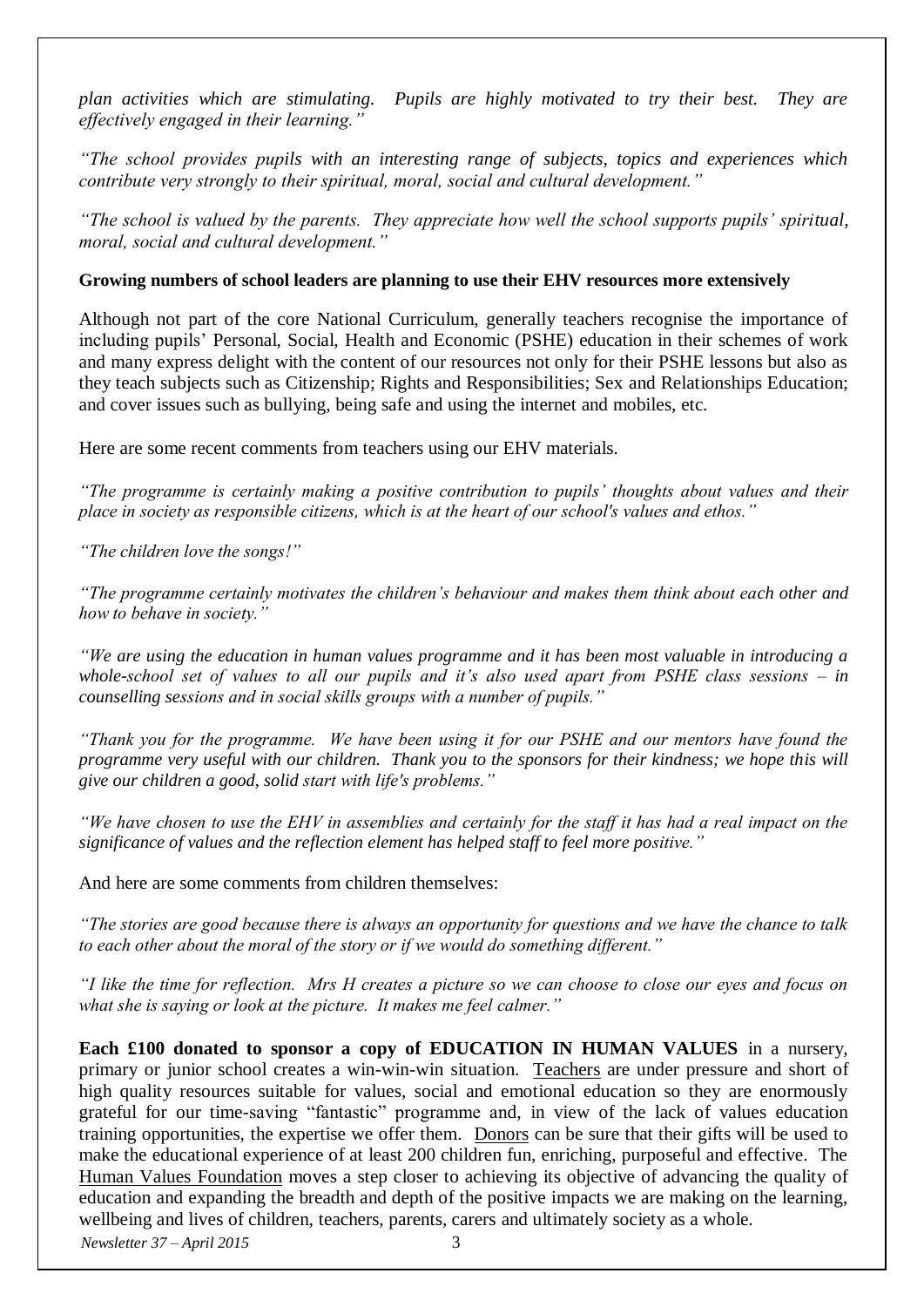#### **Our progress since 1 April 2014**

We are delighted to report that during the past year another 101 schools have acquired copies of our values-themed teaching resources. Often with 200+ children in each of the schools, this means that over 20,000 children, along with their teachers and family members, may now be starting to benefit from developing a fluency in values and all the enjoyment and enrichment that flow from using the values programmes – and the number of children rises with each new intake while the programmes remain in place.

#### **OUR PROJECT TO MARRY VALUES FLUENCY AND DIGITAL FLUENCY**

As we explain to those taking our programmes, the concept of 'VALUES LITERACY' could be considered as individuals' understanding and knowledge about a wide spectrum of values and their ability to choose and skilfully apply appropriate values within different settings in real-life situations. Our 'whole-person' programmes gradually build a fluency in values that will serve children and young people well both during their school careers and on into their adult lives.

As we move further into the digital  $21<sup>st</sup>$  century, we need to embrace the creative use of computerbased media and the prolific information and communication technologies as an integral part of a broad, rich educational ecosystem that more readily enables effective learning to take place as a daylong and lifelong experience happening in all contexts and in all stages of life. 'DIGITAL FLUENCY' is already becoming a prerequisite for participating meaningfully in society and in the world of work.

New digital technologies are opening up a learning revolution in education and so for some years we have been fundamentally rethinking our approaches to effective 'whole person' learning and education. Now, thanks to our long-time supporter Gwen Clifford, a small, digitally-savvy team in the University of Winchester is keenly working on our specification and constructing the first part of a digital platform that will eventually enable us to make our values education materials available both in modern school settings and crucially, to parents and carers as well. It is an exciting, ambitious project drawing on ideas of how best to use new technologies to provide practical support to educationalists and others who nurture the education, development and wellbeing of our young citizens-in-the-making so that they can enjoy a myriad of opportunities to explore, understand and engage with well considered, life-enhancing values.

#### **EXTRACT FROM OUR CEO'S ARTICLE FOR "UK VALUES ALLIANCE" WEBSITE**

*We are living in an increasingly enlightened time when the understanding of the roles of teachers, parents and the power of values literacy, as an integral part of a school's curriculum, are coalescing. The prospects are exciting.*

*Children and young people need to be empowered with values literacy. The inspirational process engenders a rewarding sense of purpose and motivates participants so that they take more responsibility for their learning and behaviour. Pupils, teachers and parents notice how standards, behaviour and performance all improve and together they enjoy the enhanced outcomes.*

*In educational establishments it's important that stakeholders collectively take time to create a sparkling, caring ethos with high expectations and clear boundaries. The resulting culture constantly rubs off on everyone, including visitors. A school's vision, mission and core values set the tone, as do the efforts to ensure the beauty of the learning environment and the quality and commitment of all the adult role models making up the community. A calm and purposeful climate is conducive to beneficial effects on the mental, physical and spiritual happiness and therefore on the motivation, learning ability and achievements of pupils.*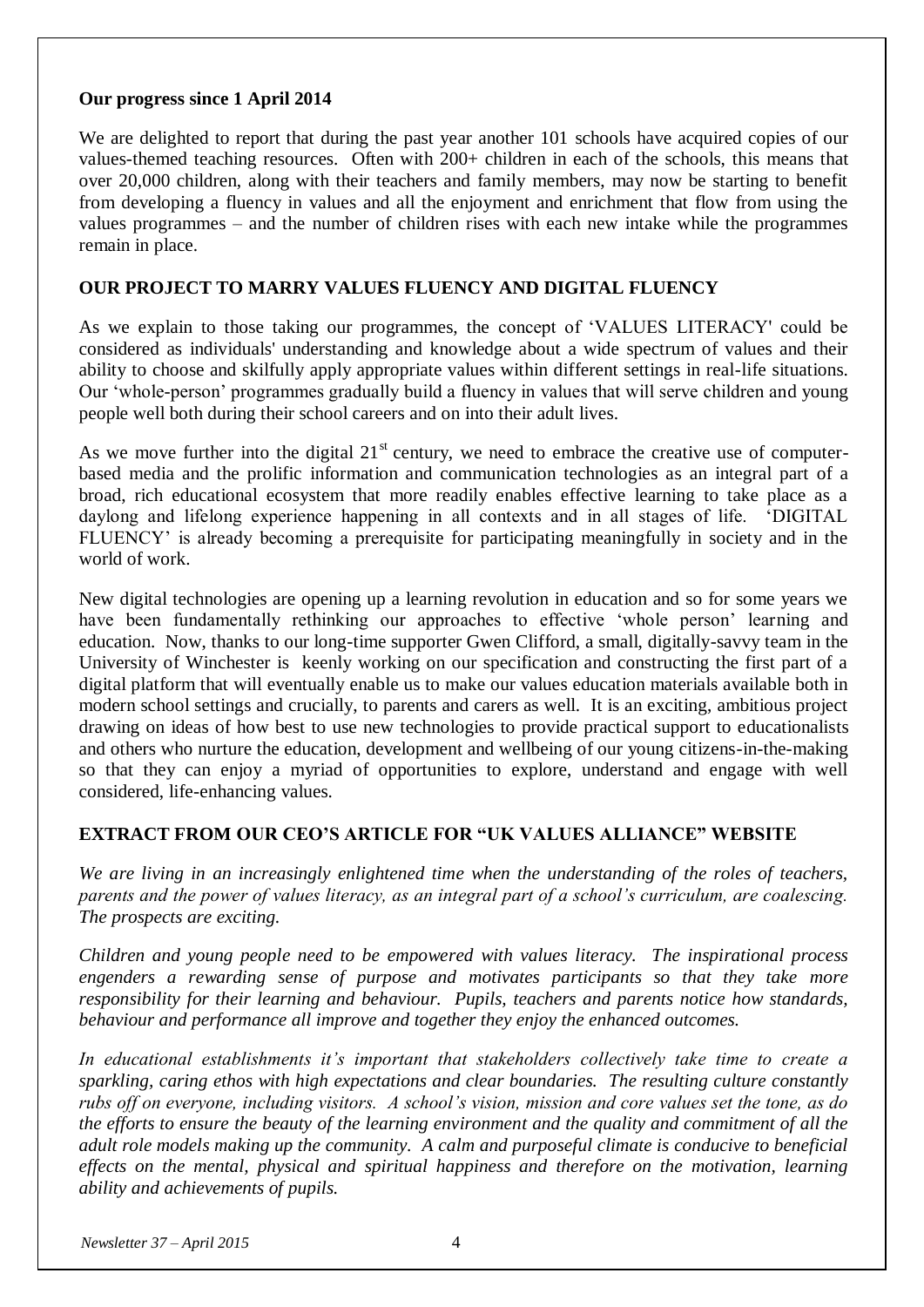*From a young age participants in innovative values education schemes of work begin to delight in making connections as positive as well as negative values, cropping up in discrete academic subjects, are brought to their attention. They start to appreciate the influences on what has happened and people's attitudes and behaviour in the past and how the specific values show up in life today.*

*As they observe, read about, write about, reflect upon and discuss different values, they begin to consolidate and apply the knowledge gained across different subject areas and during more practical sessions such as physical education and drama. They find stimulating the growth they experience when putting their new vocabulary, skills and learning into practice, at school, at home and in the community.* 

*Just as a whole-of-school approach is essential for effective SMSC development of all pupils and for the collaboration of all staff in order to nurture children who have special educational needs and disabilities (SEND) or speech, language and communication needs (SLCN) or those who are disadvantaged, perhaps with behavioural, emotional and social difficulties (BESD), so a whole school, fully integrated, cross-curricular approach to values literacy is key to achieving a happy, sensitive, supportive culture that fosters a high quality, coherent, holistic education, which equips young people so that they can flourish. Additionally this united approach expands the potential for social cohesion because of its nature to attract buy-in from parents, carers and the community.*

The full article can be seen at [http://valuesalliance.net/children-and-young-people-need-to-be](http://valuesalliance.net/children-and-young-people-need-to-be-empowered-with-values-literacy-by-rosemary-dewan/)[empowered-with-values-literacy-by-rosemary-dewan/](http://valuesalliance.net/children-and-young-people-need-to-be-empowered-with-values-literacy-by-rosemary-dewan/)

#### **OVERSEAS**

In view of the disturbing violence taking place particularly in the Middle East and the recent commemorations on 27 January of the liberation of Auschwitz 70 years ago, our work to give children and young people the opportunity to have a real grounding in life-affirming values seems all the more important.

This is a letter written by a child psychologist and Holocaust survivor to a high school teacher in the USA. It is a real-life cautionary tale from recent history when educated people, without moral grounding, went awry.

#### *Dear Teacher,*

*I am a survivor of a concentration camp. My eyes saw what no man should witness:*

- *gas chambers built by learned engineers*
- *children poisoned by educated physicians*
- *infants killed by trained nurses*
- *women and babies shot and burned by high school and college graduates.*

*So, I am suspicious of education.*

*My request is: Help your students become human.*

*Your efforts must never produce learned monsters, skilled psychopaths, educated Eichmanns. Reading, writing and arithmetic are important only if they serve to make our children more humane.*

*Haim Ginott*

#### **OUR THOUGHTS ARE WITH THEM**

*Newsletter 37 – April 2015* 5 Our late President, June Auton, is still very much in our thoughts. Coincidentally the March Trustees' meeting just happened to be on the anniversary of her passing.